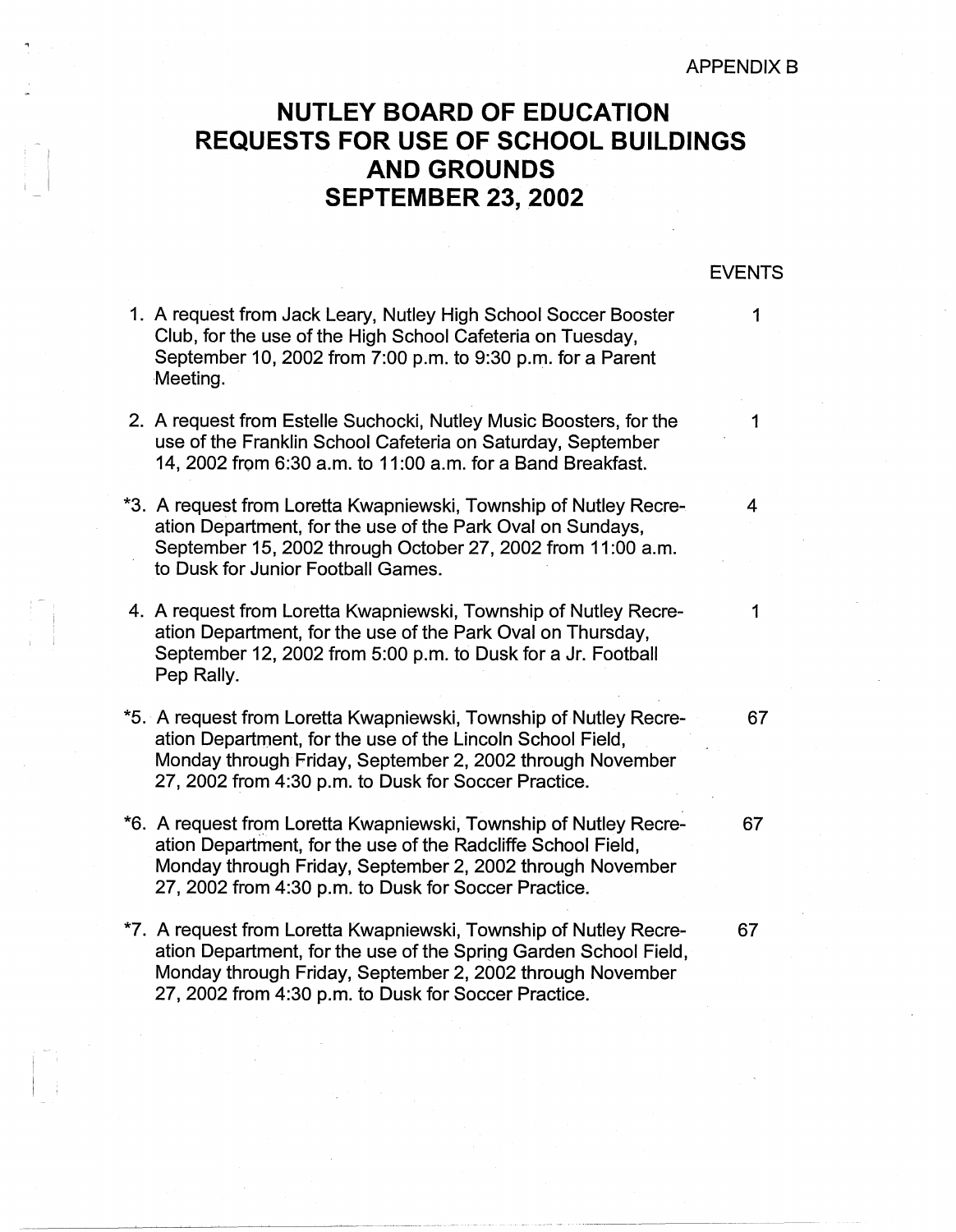- \*8. A request from Loretta Kwapniewski, Township of Nutley Recre- 67 ation Department, for the use of the Washington School Field, Monday through Friday, September 2, 2002 through November 27, 2002 from 4:30 p.m. to Dusk for Soccer Practice.
- \*9. A request from Loretta Kwapniewski, Township of Nutley Recre- 67 ation Department, for the use of the Yantacaw School Field, Monday through Friday, September 2, 2002 through November 27, 2002 from 4:30 p.m. to Dusk for Soccer Practice.
- \*10. A request from Peter Fabiano, Nutley resident, for the use of the 5 Radcliffe School Gym, Tuesdays, September 24, 2002 through October 29, 2002 from 7:00 p.m. to 9:00 p.m. for Basketball.
- \*11. A request from Rob Castro, Cub Scout Pack 145, for the use of 7 the Radcliffe School Gym on various Fridays, September 13, 2002 through June 13, 2003 from 7:00 p.m. to 8:30 p.m. for Pack Meetings.
- \*12. A request from Lenore Delorenzo, Radcliffe School PTO, for the 4 use of the Radcliffe School Library on various Tuesdays, September 10, 2002 through January 7, 2003 from 7:30 p.m. to 9:30 p.m. for PTO Meetings.
- \*13. A request from Madeline Cucuzza, Cheerleader Booster Club, 7 for the use of the High School Teacher's Cafeteria on various , Tuesdays, September 17, 2002 through March 11, 2003 from 7:30 p.m. to 9:00 p.m. for Booster Club Meetings.
- \*14. A request from Sandra Coyte, Starbound, for the use of the High 2 School Auditorium and 2 Classrooms on Saturday, November 9, 2002 and Sunday, November 10, 2002 from 6:00 a.m. to 9:00 p.m. for Performing Arts Evaluations.
- \*15. A request from Frank Penna, Nutley Hockey League Booster Club, 2 for the use of the High School Teacher's Cafeteria on Thursday, September 5 and October 3, 2002 from 7:30 p.m. to 9:00 p.m. for Booster Club Meetings.
- \*16. A request from Barbara McGarty, Lincoln School PTO, for the 3 use of the Lincoln School Gym on Monday, September 30, 2002 from 2:30 p.m. to 4:30 p.m. and Tuesday and Wednesday, October 1 and 2, 2002 from 8:00 a.m. to 9:30 p.m. for a Book Fair.
- 17. A request from Susan Armstrong, Nutley Football Booster Club, 1 for the use of the Franklin School Cafeteria on Saturday, October 12, 2002 from 9:00 a.m. to 12:00 noon for a Senior Parent Breakfast.

~~--- --~-------------------

2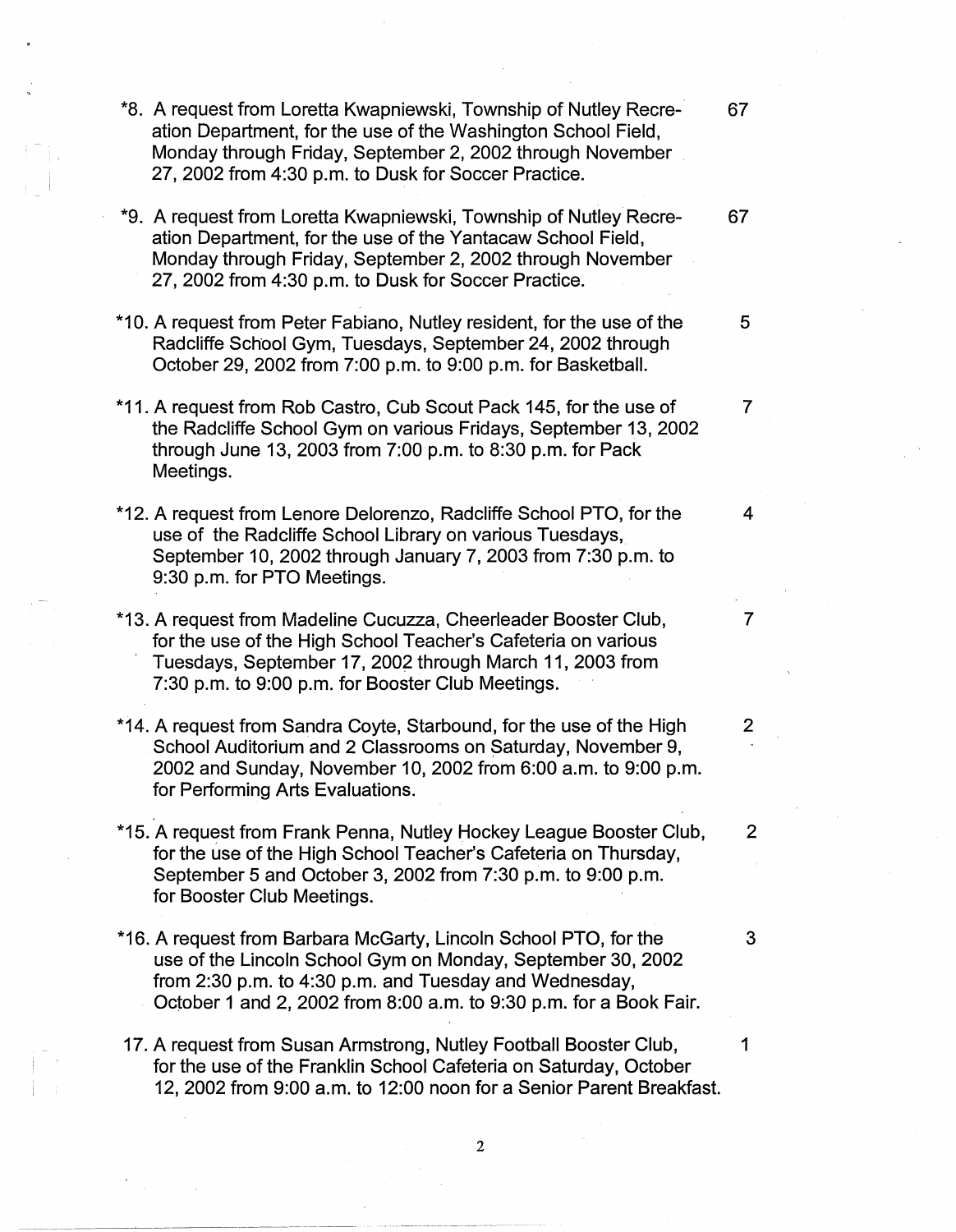\*18. A request from Greg Razcyk, Nutley Resident, for the use of the 30 Radcliffe School Gym on Thursdays, September 19, 2002 through June 12, 2003 from 7:00 p.m. to 9:00 p.m. for Basketball. \*19. A request from Robyn Zeiher, Girl Scout Leader, for the use of 36 the Yantacaw School Kindergarten Classroom on Fridays, September 13, 2002 through June 13, 2003 from 3:30 p.m. to 5:30 p.m. for Brownie Meetings. \*20. A request from Lisa Chagnon, Girl Scout Leader, for the use of 16 a Radcliffe School Classroom on Fridays, October 4, 2002 through May 16, 2003 from 3:30 p.m. to 5:00 p.m. for Brownie Meetings. \*21. A request from Mrs. Falanga, Boy Scout Leader, for the use of 24 the Spring Garden School Art Room on Wednesdays, September 25, 2002 through March 26, 2003 from 7:30 p.m. to 9:00 p.m. for Webelo Scout Meetings. 22. A request from Beverly Fiore, Nutley-Belleville Columbus Day 1 Parade Committee, for the use of the Franklin School Bathrooms, on Sunday, October 13, 2002 from 12:30 p.m. to 2:00 p.m. to be open during the Parade. \*23. A request from Frank Penna, Nutley Hockey Boosters, for the use of the High School Parking Lot on Sunday, September 15, 2002 from 8:00 a.m. to 4:30 p.m. for a Hockey Equipment Swap. \*24. A request from Mary Ellen Reid, Girl Scout Leader, for the use 20 of the Lincoln School Teacher's Cafeteria on Mondays September 16, 2002 through June 16, 2003 from 3:15 p.m. to 4:30 p.m. for Brownie Meetings. 25. A request from Maryann Cresci, Yantacaw School PTO, for the 1 use of the Yantacaw School Gym on Friday, October 4, 2002 from 6:00 p.m. to 10:00 p.m. for a School Dance. \*26. A request from Susan lndiocaso, Dancesation Studio Inc., for the 2 use of the High School Auditorium and five Classrooms on Saturday, May 31, 2003 and Saturday, June 7, 2003 from 10:00 a.m. to 9:30 p.m. for a Rehearsal and Recital. \*27. A request from Loretta Kwapniewski, Township of Nutley Recre- 37 ation Department, for the use of the Radcliffe School Gym on Wednesdays September 25, 2002 through June 18, 2003 from 6:00 p.m. to 8:00 p.m. for the Special Population Program.

3

- '

- 
- 2
- 
- 
- 
- 
-